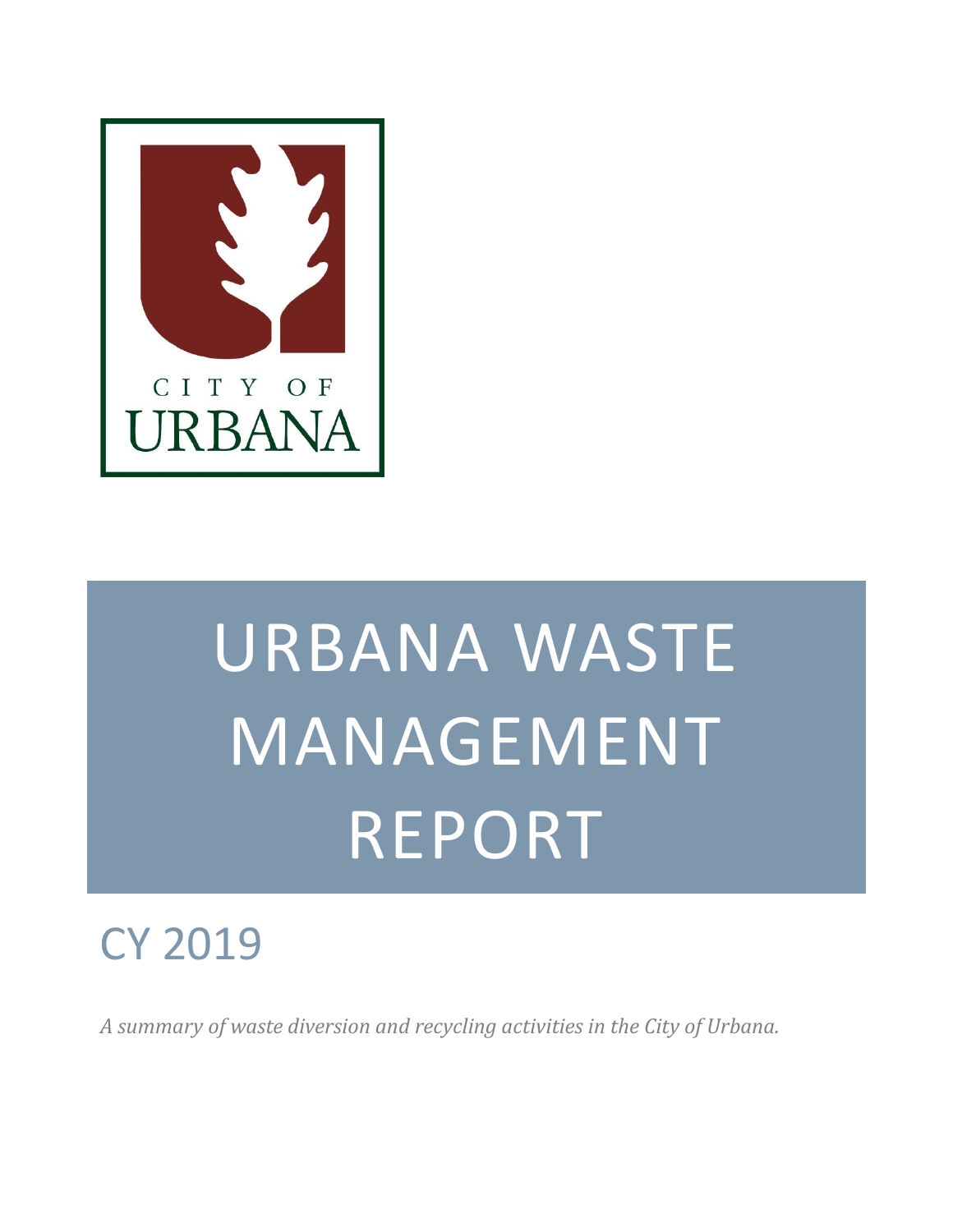#### **Diversion Rate**

In 2019, there was a total of 54,427 tons of waste *generated* in Urbana. This includes garbage, construction & demolition (C&D) debris recycled, commodity recycling from households, and landscape materials composted. Data was compiled using the totals that haulers provide for an annual survey, along with materials diverted or landfilled from city departments. Of the total waste generated, 26,037 tons were landfilled; 25,576 tons were recycled, including C&D; and 2,814 tons were composted. Urbana's waste diversion rate in 2019 was 52%. Below is a look at recycled, composted and landfilled tonnages for the past nine calendar years:



The City began tracking data in 2011 when licensed garbage haulers in Urbana were required to provide the quantity of garbage, recycling (including C&D) and landscape debris collected on an annual basis. Comparing 2019 to 2011 recycling data, Urbana has increased materials diverted five-fold. In 2011, more than 5,000 tons of materials were recycled. In 2016, materials recycled included both commodity recycling and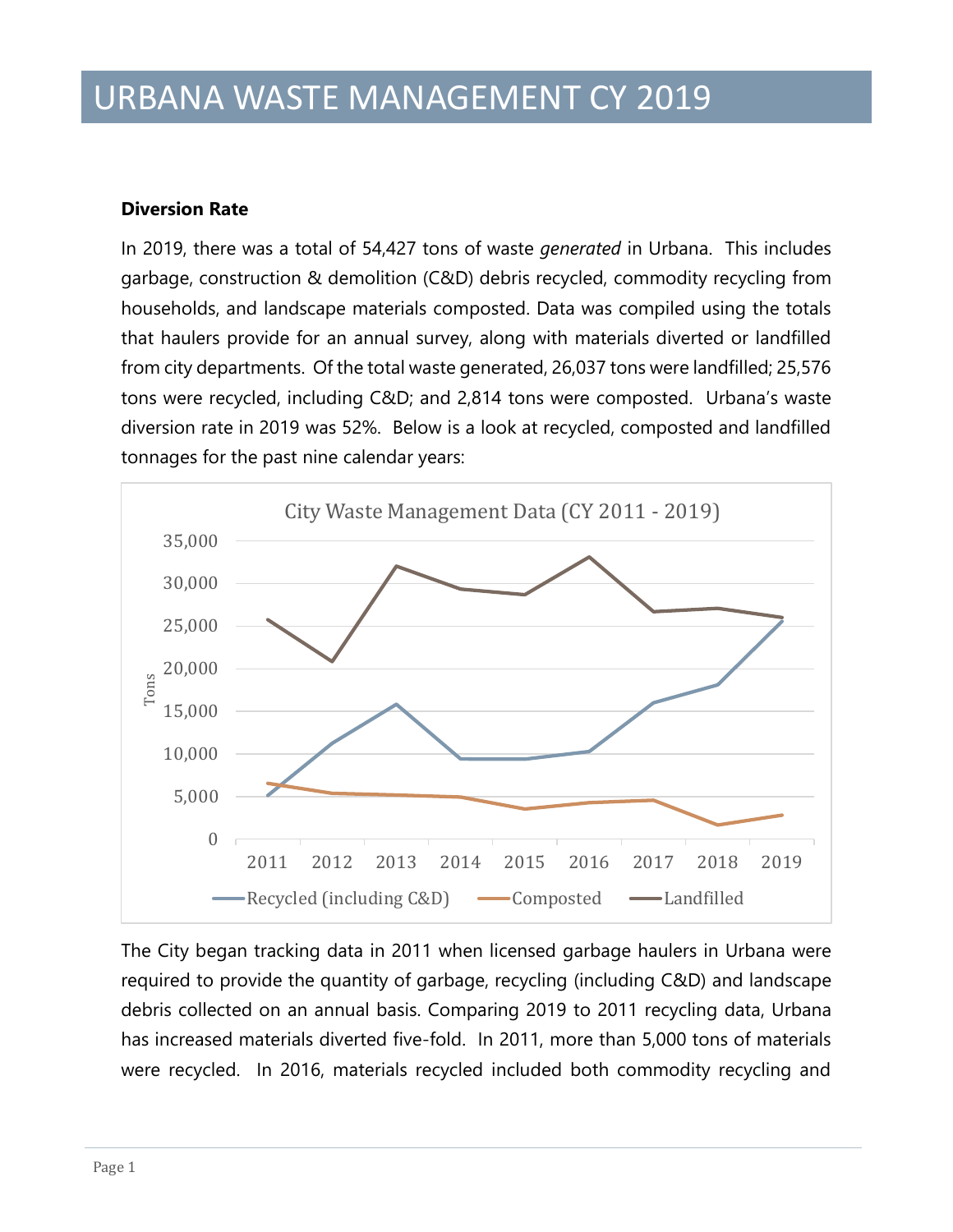construction & demolition (C&D) materials so the number jumped to 10,000 tons recycled. Materials recycled in 2019 ballooned to more than 25,000 tons.

Landscape materials composted has decreased significantly since 2011 due to factors such as the City of Champaign no longer bringing materials to the facility, and fewer leaf collections by the City due to budget constraints. Overall, garbage landfilled has remained relatively consistent the past nine years, leveling out in 2017, 2018 and 2019. The diversion rate in CY 2019 rose 10% over CY 2018 mainly due to higher amounts (weight) of C&D materials recycled in engineering projects (concrete, asphalt, etc.). Overall, the average diversion rate for the past nine calendar years is 39%.



Here are the diversion rates by year:

#### **Participation Rate: Curbside U-Cycle Program**

The participation rate in the curbside U-Cycle program has been tracked since 2014. In 2014, the participation rate was 69%. In 2019, the participation rate rose to 80%, an increase of 11% since 2011. Participation rate is calculated by dividing the total number of single-family through four-plex households in Urbana by the number of households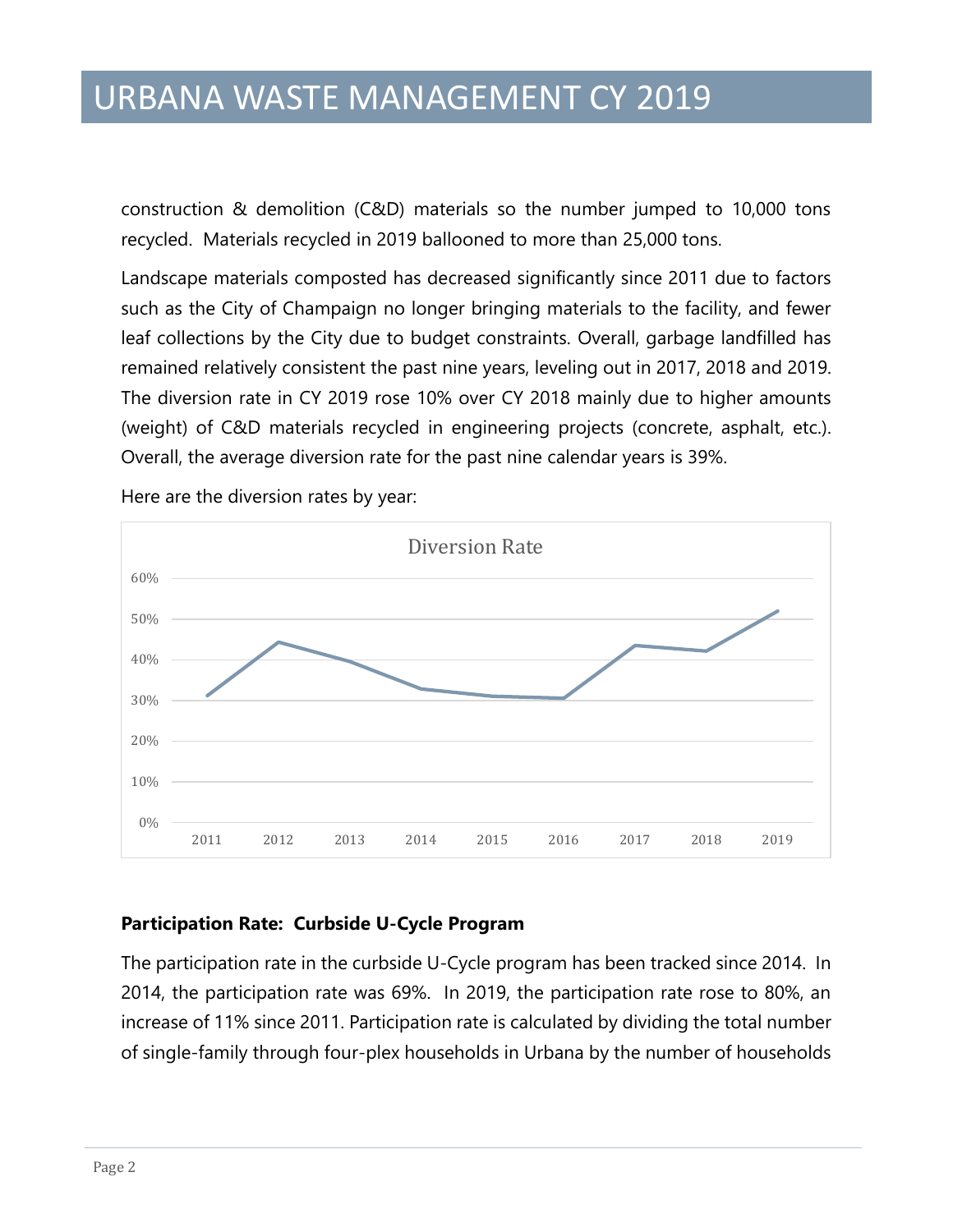that have requested a U-Cart or recycling bin (historically). Participation rate assumes those households with recycling receptacles are setting out recycling semi-frequently (averaging twice per month).



#### **Environmental Impacts**

Combined, the curbside and multifamily U-Cycle programs recycled 3,913 tons of materials in 2019, averaging 326 tons of recyclables per month. According to the U.S. EPA's Waste Reduction Model (WARM) calculator, 1,124 metric tons of CO2 emissions are avoided every month (and 13,488 metric tons annually) by recycling 326 tons of commingled recyclables; with the equivalent of 2,912 vehicles taken off the road monthly.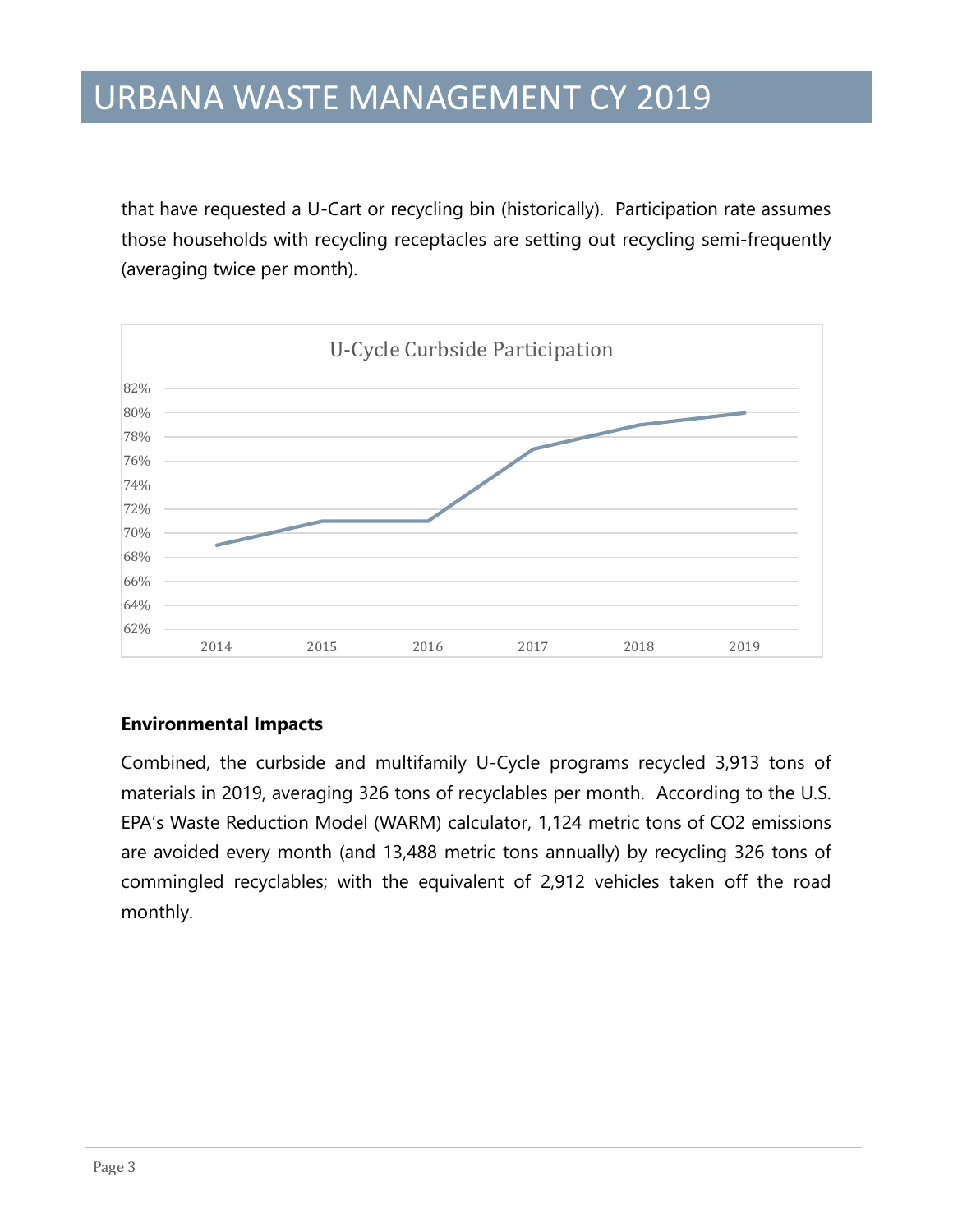| <b>Method 2 - Using Monthly Total Tonnage</b>                                             |                                                         |                                                             |  |
|-------------------------------------------------------------------------------------------|---------------------------------------------------------|-------------------------------------------------------------|--|
|                                                                                           | Comingled $R \vee$                                      | 3.45 Tons CO2E saved per Ton of Material Recycled/Composted |  |
| GHGs/month avoided by recycling/composting rather than landfilling using EPA's WARM model |                                                         |                                                             |  |
|                                                                                           | 326<br>x 3.44796 ton CO2e<br>ton                        | $=$ 1124.04 Metric tons/month of avoided CO2E emissions     |  |
|                                                                                           | ton recycled<br>mo                                      |                                                             |  |
|                                                                                           | Equivalent number of cars taken off the road: = 2912.01 |                                                             |  |

#### **Economic Impacts**

In 2019, the average annual household garbage collection cost in Urbana was \$20.09/month or \$241.08 annually. The average recycling collection cost in Urbana was \$3.25/month or \$39/annually.

#### Solid Waste Disposal

- Average garbage disposed\* in Illinois =  $2,088$  lbs./person/year
- Average number of people per people per household  $= 1.92$
- Average annual household garbage disposed  $=$  4,009 lbs. per household per year

 $(2,088$  lbs./person/year x 1.92/HH = 4,009 lbs./household/year)

\*https://igpa.uillinois.edu/sites/igpa.uillinois.edu/files/reports/IR10- 09\_Waste\_&\_Recycling.pdf (Institute of Government & Public Affairs Report (2010))

#### Curbside Solid Waste Landfilled

- Curbside housing units 8,498
- Curbside Solid Waste Landfilled/Year (Est.) = 17,034 tons

(8,498 HH x 4,009 lbs./HH/year = 34,068,482 lbs. / 2000 = 17,034 tons)

#### Curbside Households Garbage Cost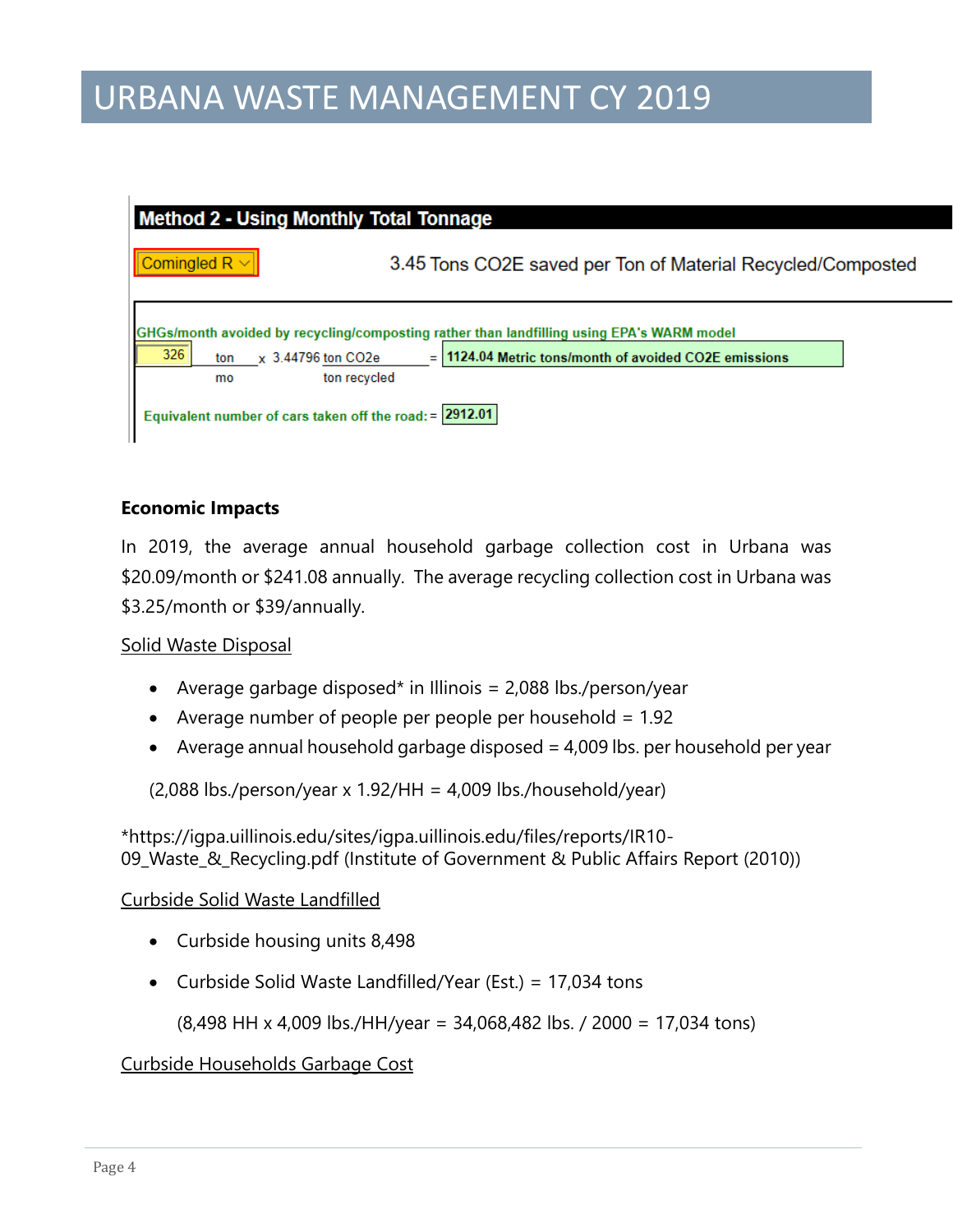• Estimated at \$2,048,698 per year

(8,498 HH x \$241.08/annual (avg.) = \$2,048,698)

• Cost per ton  $=$  \$120/ton

(\$2,048,698 / 17,034 tons = \$120/ton)

• Cost per pound  $=$  \$0.06/lb.

 $($120/ton / 2000 = $0.06/lb.)$ 

#### Multifamily Solid Waste Landfilled

- Multifamily Housing Units = 9,911
- Multifamily Solid Waste Landfilled/Year (Est.) = 19,867 tons

(9,911 units x 4,009 lbs./HH/year = 39,733,199 lbs. / year / 2000 = tons)

#### Multifamily Households Garbage Cost

Estimated at \$1,228,568 per year

(9,911 units x \$10.33/unit/month (avg.)\* x 12 months = \$1,228,568 per year

• Cost per ton  $=$  \$62/ton

(\$1,228,568/19,867 tons = \$62)

• Cost per pound  $=$  \$0.03/lb.

(\$62 per ton / 2000 = \$0.03/lb.)

\*https://www.hennepin.us/-/media/hennepinus/your-government/projectsinitiatives/documents/multifamily-waste-study-2017.pdf

#### Curbside Recycling Costs

- Annual contractual cost in CY 2019 =  $$163,371$
- Tons of curbside recyclables collected in CY 2019 = 2,301 tons